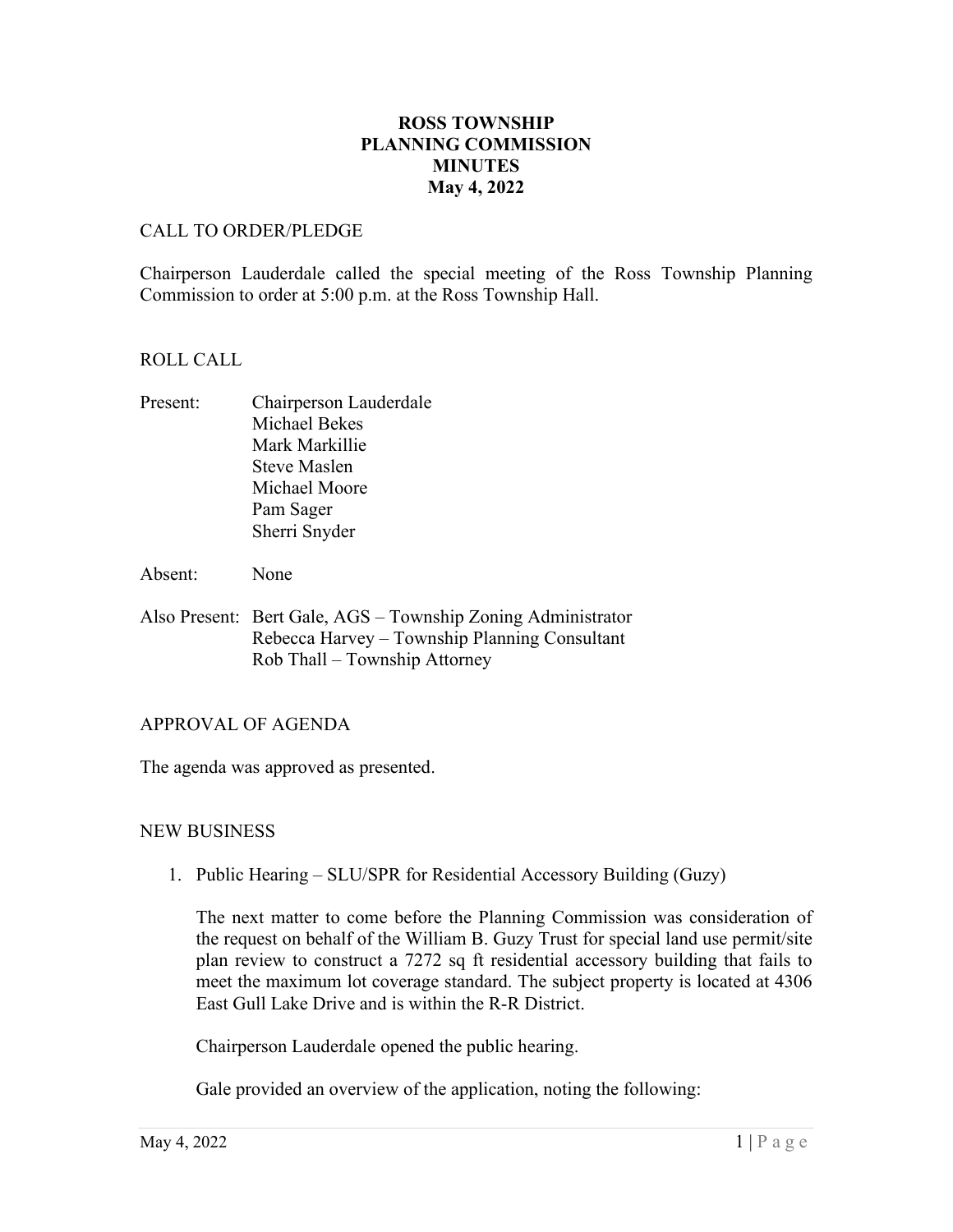- The subject site consists of a waterfront lot on Gull Lake (4306 East Gull Lake Drive) and a recently purchased parcel opposite the waterfront lot on the east side of East Gull Lake Drive.
- The lot/parcel have been combined into a single parcel (1 tax id number) totaling 1.52 acres in area.
- The waterfront lot is within the R-1 District; the 'backlot' is within the R-R District.
- A 7272 sq ft accessory building is proposed to be located on the 'backlot' with a proposed lot coverage of 12%; a 5% maximum lot coverage is allowed within the R-R District.
- This calculation was made consistent with Section 16.1 D., which states, *'The divided portions of a single lot (divided by a public street or private road) shall be treated as separate lots in the application of lot coverage . . requirements.'*
- Pursuant to Section 18.4 D., an accessory building that does not comply with the lot coverage standard is allowable as a special land use.
- Applicant requests Special Land use Permit/Site Plan Review for the proposed construction of an accessory building that exceeds the maximum lot coverage allowed within the R-R District.

Patrick Lennon, attorney, Charlie Glas of Glas Associates, project contractor, and Bill and Julie Guzy were present on behalf of the application. Lennon thanked the Commission for agreeing to a special meeting to consider the request. He stated that the applicant is a long-time resident of Gull Lake but was able to purchase the 'backlot' just last year. Use of the property for indoor pickle-ball courts for family and friends was envisioned.

Lennon explained that the 'backlot' was combined with the waterfront lot at the time of purchase, increasing the overall building site to 1.52 acres, but the lot coverage calculation method established by Section 16.1D. requires that only the area of the 'backlot' be used in determining lot coverage. Accordingly, the applicant is seeking an increase in the lot coverage allowed on the site using the impact-based criteria of the Special Land Use process.

Lennon stated that the purpose of the lot coverage standard is not necessarily to regulate the size of a building . . but to regulate the physical experience on the property; to maintain view corridors; and to establish contiguous and meaningful open space on a parcel.

He argued that, though the proposed accessory building exceeds the 5% lot coverage standard, there is consistency with the intent of the lot coverage standard in that: there is only a single building proposed; it will be centrally located on the property; all setback requirements will be met; (sideline) view corridors will be maintained; views from adjacent properties will not be blocked; the removal of trees will not be required; and it will not dwarf the vegetation in the area. Lennon compared the proposal with a proposal that includes many small accessory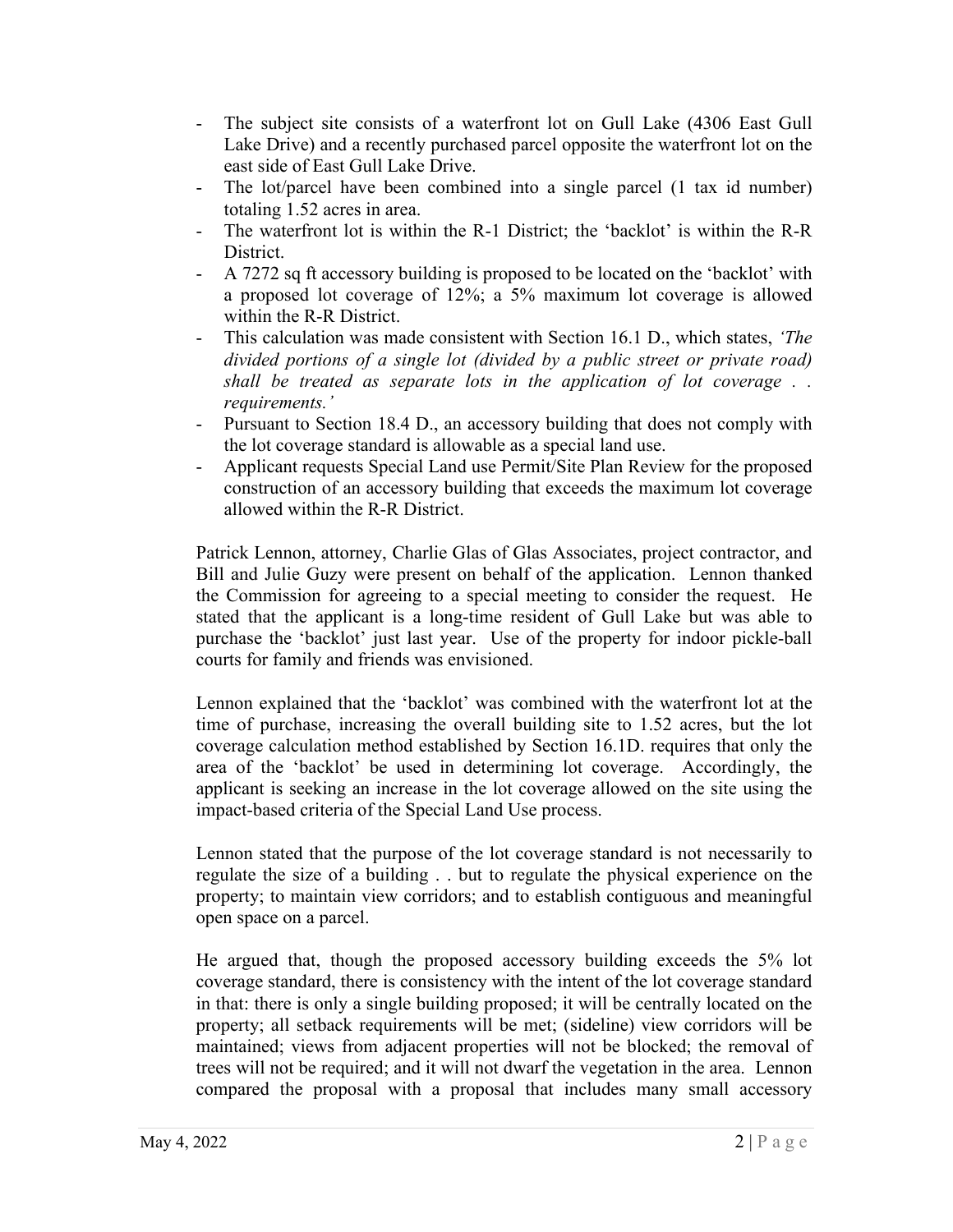buildings that may meet the lot coverage standard but be more impactful in their arrangement.

Lennon also noted that the proposed accessory building is not really considered large for the proposed use. If the pickle-ball courts were to be established as outdoor courts, they would occupy more area and be more visually impactful.

Lennon summarized that the proposal meets the standards of Sections 18.4 D. and 19.3, with the exception of the lot coverage; the property will be open and landscaped, compatible with the natural environment; will be adequately served by on-site utilities; and will be compatible with adjacent land use, noting the location and design of the building, as well as the enclosed nature of the activity, and that no views to Gull Lake will be impacted.

Bekes questioned if the proposed pickle-ball courts would have any commercial element. Guzy stated that the courts are for use by family and friends only . . there will be no court rental, memberships, or business activity. He further confirmed that there are no locker rooms, only restrooms proposed, and no signage will be established.

It was noted that the site plan provided to the Planning Commission was small and detail was difficult to discern. On a larger site plan, Glas clarified the locations of the proposed well and septic system and the areas of the building proposed for personal residential storage. Planning Commission members agreed they were satisfied with the larger drawings presented and were willing to proceed with the review.

In response to questions, Lennon confirmed that there were currently no buildings on adjacent lots. Chairperson Lauderdale questioned how the claim can be made that the building 'respects sight lines' when there are no buildings on adjacent lots. He further expressed concern that such a large building is not really consistent with the purpose statement of the zoning district.

Lennon reminded that the subject site has 'split zoning', that is, the waterfront lot is zoned R-1 and the 'backlot' is zoned R-R. He observed that the R-1 District allows a greater lot coverage  $(10\%)$  than the R-R District  $(5\%)$ , and noted that the proposed building would be near compliance if the 'backlot' were zoned similar to the waterfront lot.

Chairperson Lauderdale stated that a letter of support from Jamie and Jalynn Schnur had been received.

No further public comment was offered on the matter and the public comment portion of the public hearing was closed.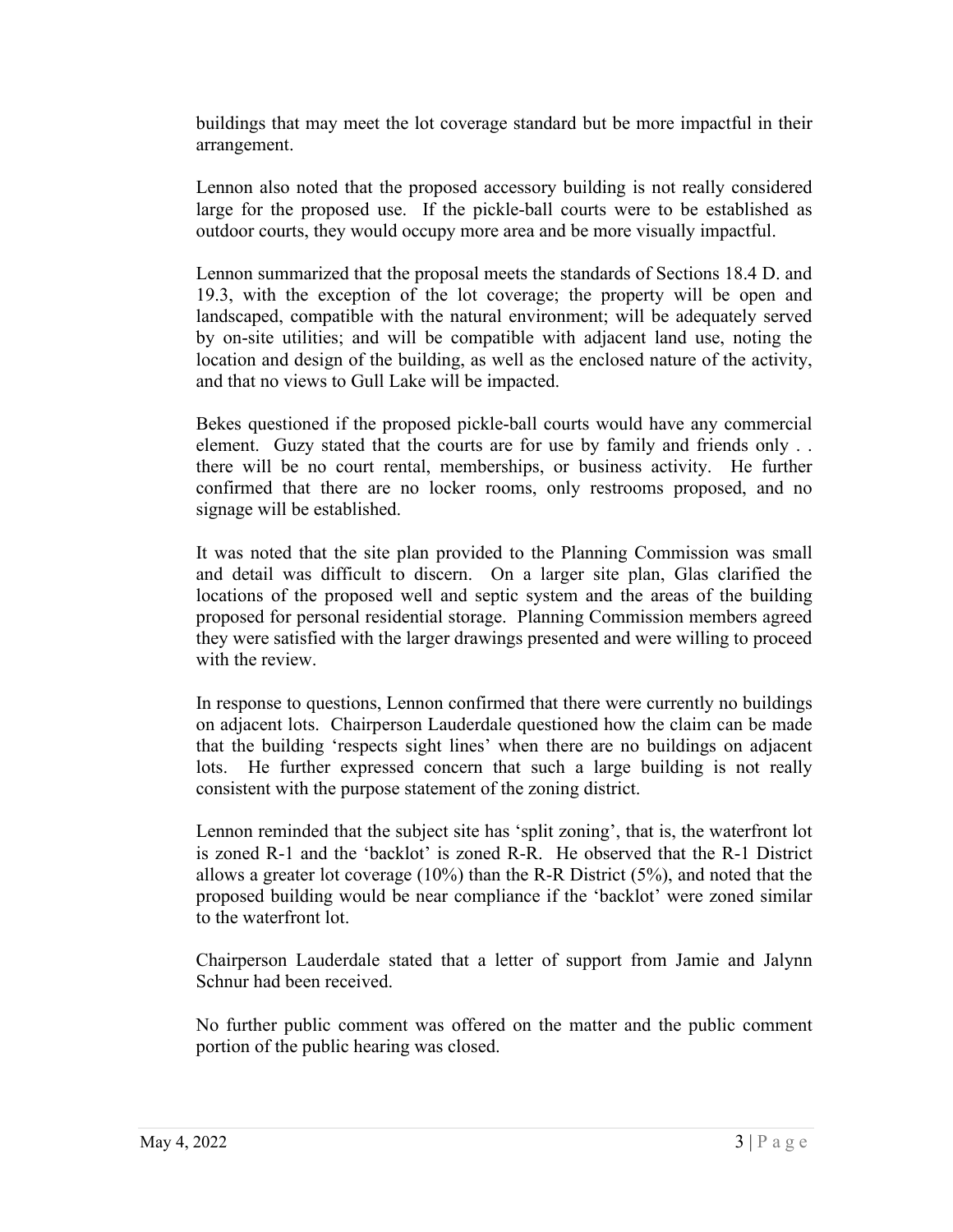The Commission proceeded with a review of the application pursuant to Section 18.4 D. – Residential Accessory Buildings/Structures. The following was noted:

- the accessory building is proposed to be located in excess of 5 ft from all lot lines;
- the accessory building is proposed for two pickle-ball courts and personal residential storage;
- a variance is not requested/required for the proposed accessory building; and,
- adequate application material has been presented to allow for site plan review pursuant to Article 21.

In consideration of the Special Land Use Criteria set forth in Section 19.3, the Commission concluded the following:

- a. The proposal meets the standards of Section 18.4 D., with the exception of lot coverage;
- b. Regarding impact on the natural environment, the proposed accessory building is large, but the subject property is a spacious non-waterfront site that is an open, flat field and the trees in the area are proposed to be retained;
- c. The proposed accessory building can be adequately served by on-site utilities;
- d. Regarding compatibility with adjacent uses, it was recognized that the proposed building is located in excess of required building setbacks; the proposed lot coverage is largely consistent with the lot coverage standard of the adjacent R-1 zoning; landscaping is proposed to be established from the rear of the building to the roadway; adjacent properties are currently vacant; tennis courts are present in the neighborhood; and, reference was made to the letter of support received from a neighboring property owner.
- e. There is consistency with the intent of the lot coverage standard, noting adequacy of on-site storm water drainage; the retention of the existing trees; the proposed extent of landscaping; and compliance with remaining dimensional requirements.

It was noted that the site plan presented was acceptable (per Section 18.4 D.4.) and that the proposal meets the Site Plan Review Criteria set forth in Section 21.6.B.

It was reiterated that the above findings were based on the application documents presented and representations made by the applicant at the meeting.

Chairperson Lauderdale moved to grant Special Land Use Permit/Site Plan Approval for the proposed construction of a 7272 sq ft accessory building, to be used for private indoor pickle-ball courts and personal storage, on the 'backlot' of the subject property with a lot coverage of 12%. Approval is granted based upon the review findings of Section 18.4 D. – Residential Accessory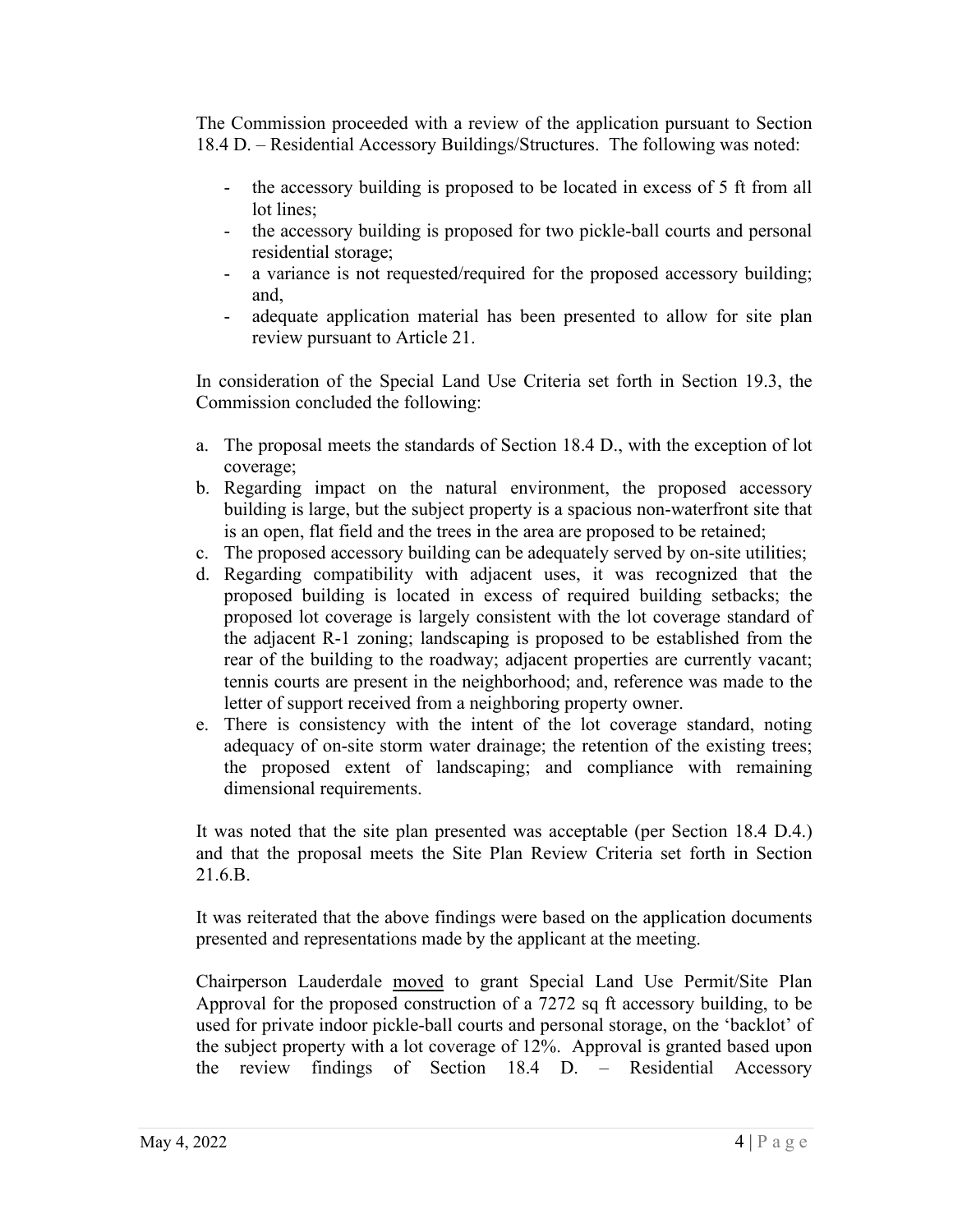Buildings/Structures, Section 19.3 – Special Land Use Criteria, and Section 21.6 – Site Plan Review Criteria, and conditioned on the following:

- 1. The pickle-ball courts will be non-commercial in use, as represented in the application letter and the presentation to the Planning Commission.
- 2. The proposed accessory building is approved as accessory to . . and located opposite of . . the principal dwelling on the site.
- 3. The subject property constitutes a combined lot and shall not be divided.
- 4. The establishment of landscaping from the rear of the accessory building and extending forward to the abutting roadway, as represented by the applicant. A landscape plan shall be submitted to the Township Zoning Administrator (AGS) for review/approval.

Bekes seconded the motion. The motion carried unanimously.

### UNFINISHED BUSINESS

Chairperson Lauderdale advised that any Unfinished Business will be considered at the regular Planning Commission meeting on May 23, 2022.

### REPORT FROM TOWNSHIP BOARD

Chairperson Lauderdale advised that the Township Board Report will be given at the regular Planning Commission meeting on May 23, 2022.

# REPORT FROM ZONING BOARD OF APPEALS

Chairperson Lauderdale advised that the Zoning Board of Appeals Report will be given at the regular Planning Commission meeting on May 23, 2022.

#### PUBLIC COMMENT

No public comment was offered.

# MEMBERS, CONSULTANTS, ADVISORS

No member or advisor comments were offered.